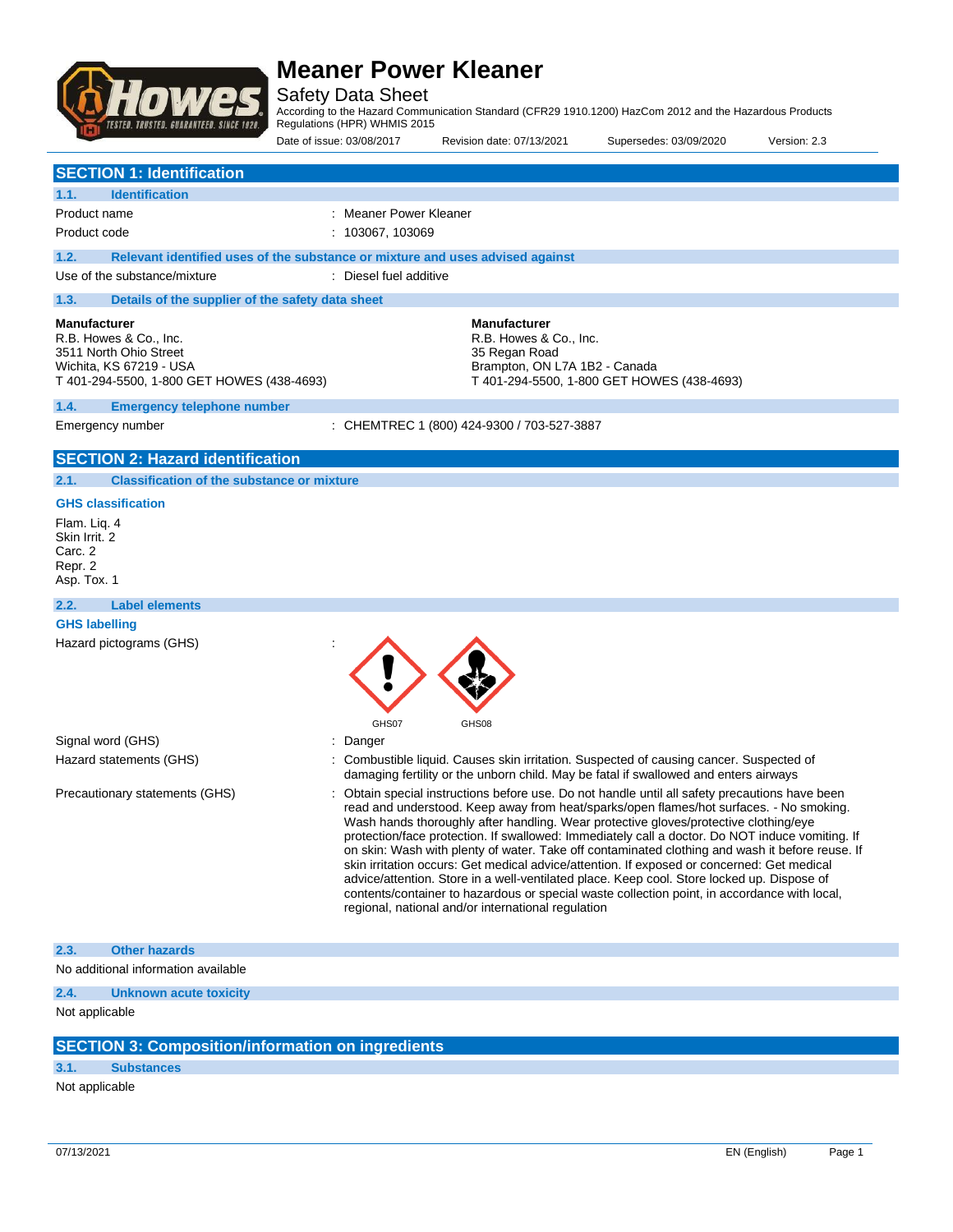### Safety Data Sheet

According to the Hazard Communication Standard (CFR29 1910.1200) HazCom 2012 and the Hazardous Products Regulations (HPR) WHMIS 2015

| 3.2.<br><b>Mixtures</b>                               |                           |               |
|-------------------------------------------------------|---------------------------|---------------|
| <b>Name</b>                                           | <b>Product identifier</b> | $\frac{9}{6}$ |
| Distillates, petroleum, hydrotreated light naphthenic | (CAS-No.) 64742-53-6      | $15 - 40$     |
| Stoddard solvent                                      | (CAS-No.) 8052-41-3       | $10 - 30$     |
| Petroleum distillates, hydrotreated light             | (CAS-No.) 64742-47-8      | $7 - 13$      |
| Solvent naphtha, petroleum, heavy aromatic            | (CAS-No.) 64742-94-5      | $7 - 13$      |
| Solvent naphtha, petroleum, light aromatic            | (CAS-No.) 64742-95-6      | $5 - 10$      |
| Benzene, 1,2,4-trimethyl-                             | (CAS-No.) 95-63-6         | $1 - 5$       |
| Naphthalene                                           | (CAS-No.) 91-20-3         | $1 - 5$       |
| Nonane                                                | (CAS-No.) 111-84-2        | $0.5 - 1.5$   |
| 2-Ethylhexanol                                        | (CAS-No.) 104-76-7        | $0.5 - 1.5$   |
| Xylenes (o-, m-, p- isomers)                          | (CAS-No.) 1330-20-7       | $0.1 - 1$     |
| Isopropylbenzene                                      | (CAS-No.) 98-82-8         | $0.1 - 1$     |
| Ethylbenzene                                          | (CAS-No.) 100-41-4        | $0.1 - 1$     |

**\*Chemical name, CAS number and/or exact concentration have been withheld as a trade secret**

| <b>SECTION 4: First aid measures</b>                                               |                                                                                                                                                                                                 |
|------------------------------------------------------------------------------------|-------------------------------------------------------------------------------------------------------------------------------------------------------------------------------------------------|
| <b>Description of first aid measures</b><br>4.1.                                   |                                                                                                                                                                                                 |
| First-aid measures after inhalation                                                | : If breathing is difficult, remove victim to fresh air and keep at rest in a position comfortable for<br>breathing. Get medical advice/attention if you feel unwell.                           |
| First-aid measures after skin contact                                              | : IF ON SKIN: Wash with plenty of water. Take off contaminated clothing and wash it before<br>reuse. If skin irritation occurs: Get medical advice/attention.                                   |
| First-aid measures after eye contact                                               | : IF IN EYES: Rinse cautiously with water for several minutes. Remove contact lenses, if present<br>and easy to do. Continue rinsing. If eye irritation persists: Get medical advice/attention. |
| First-aid measures after ingestion                                                 | : IF SWALLOWED: immediately call a POISON CENTER or doctor/physician. Do NOT induce<br>vomiting. Never give anything by mouth to an unconscious person.                                         |
| 4.2.<br>Most important symptoms and effects, both acute and delayed                |                                                                                                                                                                                                 |
| Symptoms/effects after inhalation                                                  | : May cause irritation to the respiratory tract.                                                                                                                                                |
| Symptoms/effects after skin contact                                                | : Causes skin irritation. Symptoms may include redness, drying, defatting and cracking of the<br>skin.                                                                                          |
| Symptoms/effects after eye contact                                                 | : May cause eye irritation. Symptoms may include discomfort or pain, excess blinking and tear<br>production, with possible redness and swelling.                                                |
| Symptoms/effects after ingestion                                                   | : May be fatal if swallowed and enters airways. This product may be aspirated into the lungs and<br>cause chemical pneumonitis. May cause stomach distress, nausea or vomiting.                 |
| 4.3.<br>Indication of any immediate medical attention and special treatment needed |                                                                                                                                                                                                 |

Symptoms may be delayed. In case of accident or if you feel unwell, seek medical advice immediately (show the label where possible).

| <b>SECTION 5: Fire-fighting measures</b>                      |                                                                                                                                                                                    |
|---------------------------------------------------------------|------------------------------------------------------------------------------------------------------------------------------------------------------------------------------------|
| 5.1.<br><b>Extinguishing media</b>                            |                                                                                                                                                                                    |
| Suitable extinguishing media                                  | : Foam. Carbon dioxide. Water spray or fog.                                                                                                                                        |
| Unsuitable extinguishing media                                | : Do not use water jet.                                                                                                                                                            |
| 5.2.<br>Special hazards arising from the substance or mixture |                                                                                                                                                                                    |
| Fire hazard                                                   | : Combustible liquid. Products of combustion may include, and are not limited to: oxides of<br>carbon.                                                                             |
| Reactivity                                                    | : No dangerous reaction known under conditions of normal use.                                                                                                                      |
| 5.3.<br><b>Advice for firefighters</b>                        |                                                                                                                                                                                    |
| Protection during firefighting                                | : Keep upwind of fire. Wear full fire fighting turn-out gear (full Bunker gear) and respiratory<br>protection (SCBA). Cool down the containers exposed to heat with a water spray. |
| CECTION C. Assistante valores measures                        |                                                                                                                                                                                    |

| <b>SECTION 6: Accidental release measures</b> |                                                                     |                                                                                                                                                                                                                              |
|-----------------------------------------------|---------------------------------------------------------------------|------------------------------------------------------------------------------------------------------------------------------------------------------------------------------------------------------------------------------|
| 6.1.                                          | Personal precautions, protective equipment and emergency procedures |                                                                                                                                                                                                                              |
|                                               | General measures                                                    | : Use personal protection recommended in Section 8. Isolate the hazard area and deny entry to<br>unnecessary and unprotected personnel. Eliminate sources of ignition. Use special care to<br>avoid static electric charges. |

#### **6.1.1. For non-emergency personnel**

No additional information available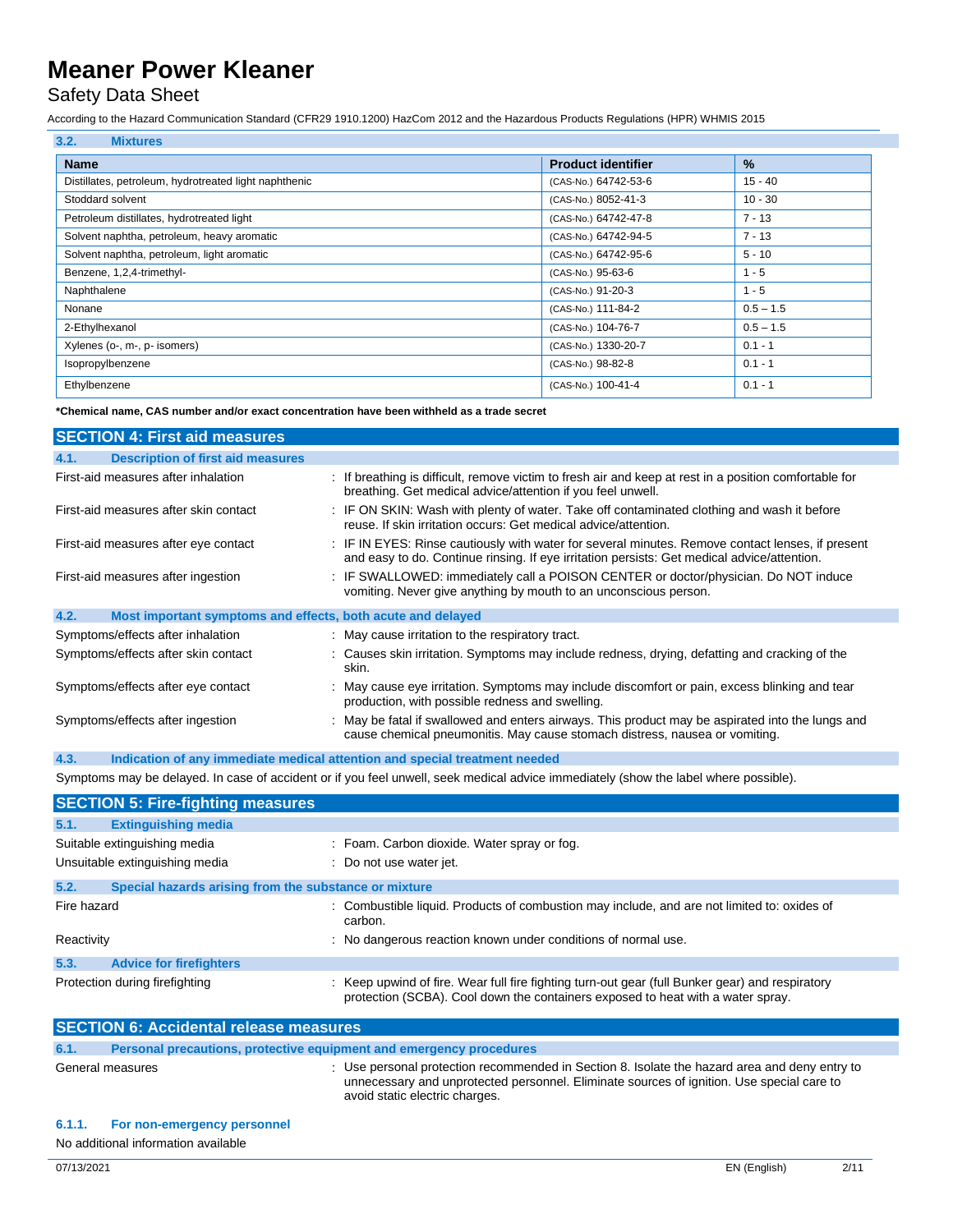### Safety Data Sheet

According to the Hazard Communication Standard (CFR29 1910.1200) HazCom 2012 and the Hazardous Products Regulations (HPR) WHMIS 2015

| 6.1.2.          | For emergency responders                             |                                                                                                                                                                                                                                               |  |
|-----------------|------------------------------------------------------|-----------------------------------------------------------------------------------------------------------------------------------------------------------------------------------------------------------------------------------------------|--|
|                 | No additional information available                  |                                                                                                                                                                                                                                               |  |
| 6.2.            | <b>Environmental precautions</b>                     |                                                                                                                                                                                                                                               |  |
|                 | Prevent entry to sewers and public waters.           |                                                                                                                                                                                                                                               |  |
| 6.3.            | Methods and material for containment and cleaning up |                                                                                                                                                                                                                                               |  |
| For containment |                                                      | : Absorb and/or contain spill with inert material (sand, vermiculite or other appropriate material),<br>then place in suitable container. Do not flush into surface water or sewer system. Wear<br>recommended personal protective equipment. |  |
|                 | Methods for cleaning up                              | : Sweep or shovel spills into appropriate container for disposal. Provide ventilation. Spilled<br>material may present a slipping hazard.                                                                                                     |  |
| 6.4.            | <b>Reference to other sections</b>                   |                                                                                                                                                                                                                                               |  |

For further information refer to section 8: "Exposure controls/personal protection"

|      | <b>SECTION 7: Handling and storage</b>                       |                                                                                                                                                                                                                                                                                                                                                                                          |
|------|--------------------------------------------------------------|------------------------------------------------------------------------------------------------------------------------------------------------------------------------------------------------------------------------------------------------------------------------------------------------------------------------------------------------------------------------------------------|
| 7.1. | <b>Precautions for safe handling</b>                         |                                                                                                                                                                                                                                                                                                                                                                                          |
|      | Precautions for safe handling                                | : Keep away from sources of ignition - No smoking. Do not pressurize, cut, weld, braze, solder,<br>drill, grind or expose containers to heat or sources of ignition. Avoid contact with skin and eyes.<br>Avoid breathing vapour or mist. Do not swallow. Handle and open container with care. When<br>using do not eat, drink or smoke. Use only outdoors or in a well-ventilated area. |
|      | Hygiene measures                                             | : Wash contaminated clothing before reuse. Always wash hands after handling the product.                                                                                                                                                                                                                                                                                                 |
| 7.2. | Conditions for safe storage, including any incompatibilities |                                                                                                                                                                                                                                                                                                                                                                                          |
|      | Technical measures                                           | : Proper grounding procedures to avoid static electricity should be followed.                                                                                                                                                                                                                                                                                                            |
|      | Storage conditions                                           | : Keep out of the reach of children. Keep container tightly closed. Store locked up. Store in a<br>well-ventilated place. Keep cool.                                                                                                                                                                                                                                                     |

#### **SECTION 8: Exposure controls/personal protection**

| 8.1.<br><b>Control parameters</b>                       |                                                                    |                        |
|---------------------------------------------------------|--------------------------------------------------------------------|------------------------|
|                                                         | Distillates, petroleum, hydrotreated light naphthenic (64742-53-6) |                        |
| Not applicable                                          |                                                                    |                        |
|                                                         | Solvent naphtha, petroleum, heavy aromatic (64742-94-5)            |                        |
| Not applicable                                          |                                                                    |                        |
| Petroleum distillates, hydrotreated light (64742-47-8)  |                                                                    |                        |
| Not applicable                                          |                                                                    |                        |
| Solvent naphtha, petroleum, light aromatic (64742-95-6) |                                                                    |                        |
| Not applicable                                          |                                                                    |                        |
| Benzene, 1,2,4-trimethyl- (95-63-6)                     |                                                                    |                        |
| <b>NIOSH</b>                                            | NIOSH REL (TWA) (mg/m <sup>3</sup> )                               | 125 mg/m $3$           |
| <b>NIOSH</b>                                            | NIOSH REL (TWA) (ppm)                                              | 25 ppm                 |
| Naphthalene (91-20-3)                                   |                                                                    |                        |
| <b>ACGIH</b>                                            | ACGIH TWA (ppm)                                                    | 10 ppm                 |
| <b>OSHA</b>                                             | OSHA PEL (TWA) (mg/m <sup>3</sup> )                                | $50$ mg/m <sup>3</sup> |
| <b>OSHA</b>                                             | OSHA PEL (TWA) (ppm)                                               | 10 ppm                 |
| <b>IDLH</b>                                             | US IDLH (ppm)                                                      | 250 ppm                |
| <b>NIOSH</b>                                            | NIOSH REL (TWA) (mg/m <sup>3</sup> )                               | $50 \text{ mg/m}^3$    |
| <b>NIOSH</b>                                            | NIOSH REL (TWA) (ppm)                                              | 10 ppm                 |
| <b>NIOSH</b>                                            | NIOSH REL (STEL) (mg/m <sup>3</sup> )                              | $75$ mg/m <sup>3</sup> |
| <b>NIOSH</b>                                            | NIOSH REL (STEL) (ppm)                                             | 15 ppm                 |
| Nonane (111-84-2)                                       |                                                                    |                        |
| <b>ACGIH</b>                                            | ACGIH TWA (ppm)                                                    | 200 ppm                |
| <b>NIOSH</b>                                            | NIOSH REL (TWA) (mg/m <sup>3</sup> )                               | 1050 mg/m <sup>3</sup> |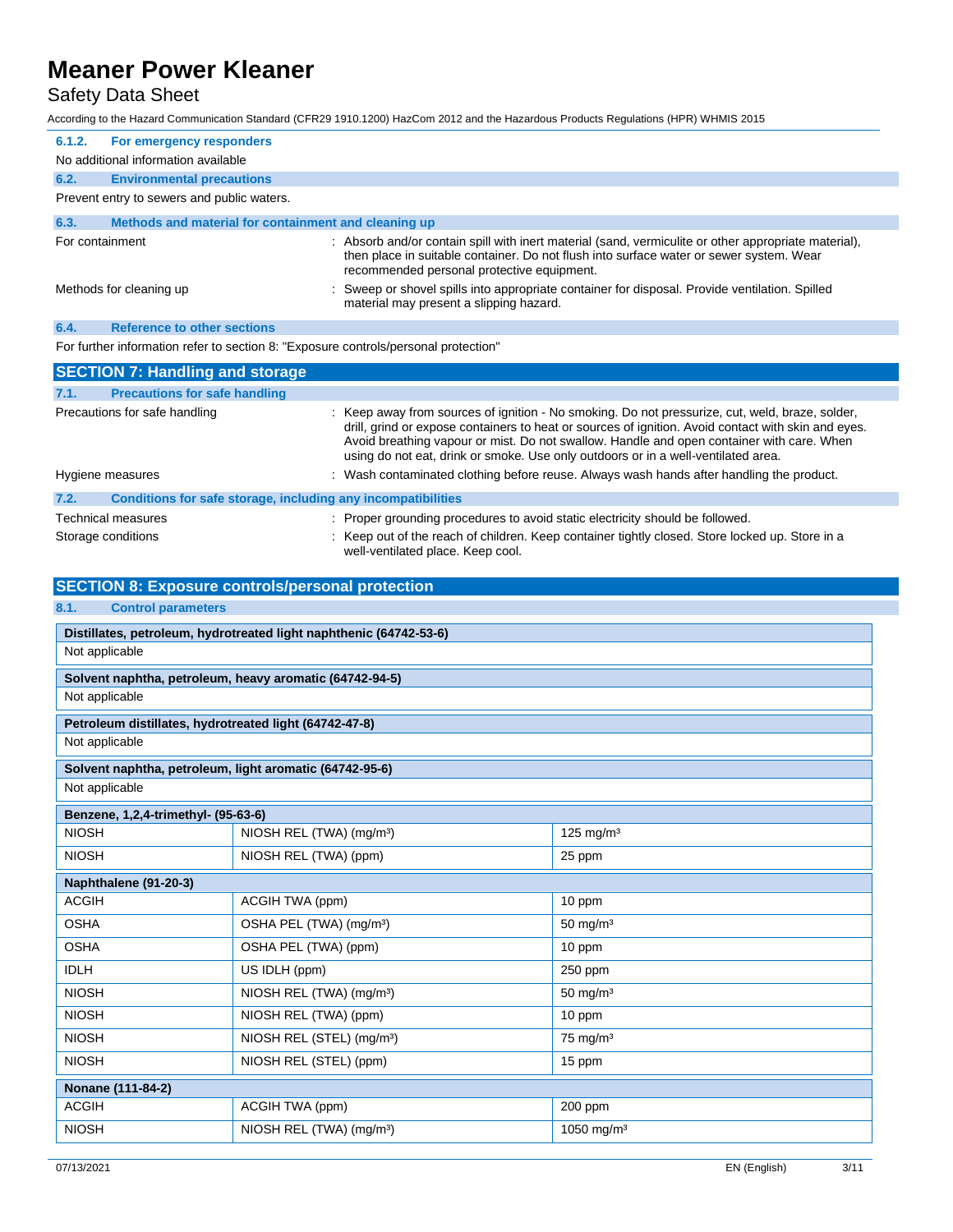Safety Data Sheet

According to the Hazard Communication Standard (CFR29 1910.1200) HazCom 2012 and the Hazardous Products Regulations (HPR) WHMIS 2015

| Nonane (111-84-2)                        |                                          |                                                                                                                                                                                                                                                                                                                                                                                                                                                                                                                                                                                                                     |
|------------------------------------------|------------------------------------------|---------------------------------------------------------------------------------------------------------------------------------------------------------------------------------------------------------------------------------------------------------------------------------------------------------------------------------------------------------------------------------------------------------------------------------------------------------------------------------------------------------------------------------------------------------------------------------------------------------------------|
| <b>NIOSH</b>                             | NIOSH REL (TWA) (ppm)                    | 200 ppm                                                                                                                                                                                                                                                                                                                                                                                                                                                                                                                                                                                                             |
| 2-Ethylhexanol (104-76-7)                |                                          |                                                                                                                                                                                                                                                                                                                                                                                                                                                                                                                                                                                                                     |
| Not applicable                           |                                          |                                                                                                                                                                                                                                                                                                                                                                                                                                                                                                                                                                                                                     |
| Xylenes (o-, m-, p- isomers) (1330-20-7) |                                          |                                                                                                                                                                                                                                                                                                                                                                                                                                                                                                                                                                                                                     |
| <b>ACGIH</b>                             | ACGIH TWA (ppm)                          | $100$ ppm                                                                                                                                                                                                                                                                                                                                                                                                                                                                                                                                                                                                           |
| <b>ACGIH</b>                             | ACGIH STEL (ppm)                         | $150$ ppm                                                                                                                                                                                                                                                                                                                                                                                                                                                                                                                                                                                                           |
| <b>ACGIH</b>                             | Remark (ACGIH)                           | URT & eye irr; CNS impair                                                                                                                                                                                                                                                                                                                                                                                                                                                                                                                                                                                           |
| <b>OSHA</b>                              | OSHA PEL (TWA) (mg/m <sup>3</sup> )      | 435 mg/m <sup>3</sup>                                                                                                                                                                                                                                                                                                                                                                                                                                                                                                                                                                                               |
| <b>OSHA</b>                              | OSHA PEL (TWA) (ppm)                     | $100$ ppm                                                                                                                                                                                                                                                                                                                                                                                                                                                                                                                                                                                                           |
| Isopropylbenzene (98-82-8)               |                                          |                                                                                                                                                                                                                                                                                                                                                                                                                                                                                                                                                                                                                     |
| <b>ACGIH</b>                             | ACGIH TWA (ppm)                          | 50 ppm                                                                                                                                                                                                                                                                                                                                                                                                                                                                                                                                                                                                              |
| <b>ACGIH</b>                             | Remark (ACGIH)                           | Lung cancer; liver and lung dam; A2 (Suspected<br>Human Carcinogen: Human data are accepted as<br>adequate in quality but are conflicting or insufficient to<br>classify the agent as a confirmed human carcinogen;<br>OR, the agent is carcinogenic in experimental animals<br>at dose(s), by route(s) of exposure, at site(s), of<br>histologic type(s), or by mechanism(s) considered<br>relevant to worker exposure. The A2 is used primarily<br>when there is limited evidence or carcinogenicity in<br>humans and sufficient evidence of carcinogenicity in<br>experimental animals with relevance to humans) |
| <b>OSHA</b>                              | OSHA PEL (TWA) (mg/m <sup>3</sup> )      | 245 mg/m $3$                                                                                                                                                                                                                                                                                                                                                                                                                                                                                                                                                                                                        |
| <b>OSHA</b>                              | OSHA PEL (TWA) (ppm)                     | 50 ppm                                                                                                                                                                                                                                                                                                                                                                                                                                                                                                                                                                                                              |
| <b>IDLH</b>                              | US IDLH (ppm)                            | 900 ppm (10% LEL)                                                                                                                                                                                                                                                                                                                                                                                                                                                                                                                                                                                                   |
| <b>NIOSH</b>                             | NIOSH REL (TWA) (mg/m <sup>3</sup> )     | $245$ mg/m <sup>3</sup>                                                                                                                                                                                                                                                                                                                                                                                                                                                                                                                                                                                             |
| <b>NIOSH</b>                             | NIOSH REL (TWA) (ppm)                    | 50 ppm                                                                                                                                                                                                                                                                                                                                                                                                                                                                                                                                                                                                              |
| Ethylbenzene (100-41-4)                  |                                          |                                                                                                                                                                                                                                                                                                                                                                                                                                                                                                                                                                                                                     |
| <b>ACGIH</b>                             | ACGIH TWA (ppm)                          | 20 ppm                                                                                                                                                                                                                                                                                                                                                                                                                                                                                                                                                                                                              |
| <b>ACGIH</b>                             | Remark (ACGIH)                           | URT irr; kidney dam (nephropathy)                                                                                                                                                                                                                                                                                                                                                                                                                                                                                                                                                                                   |
| <b>OSHA</b>                              | OSHA PEL (TWA) (mg/m <sup>3</sup> )      | 435 mg/m <sup>3</sup>                                                                                                                                                                                                                                                                                                                                                                                                                                                                                                                                                                                               |
| <b>OSHA</b>                              | OSHA PEL (TWA) (ppm)                     | 100 ppm                                                                                                                                                                                                                                                                                                                                                                                                                                                                                                                                                                                                             |
| <b>IDLH</b>                              | US IDLH (ppm)                            | 800 ppm (10% LEL)                                                                                                                                                                                                                                                                                                                                                                                                                                                                                                                                                                                                   |
| <b>NIOSH</b>                             | NIOSH REL (TWA) (mg/m <sup>3</sup> )     | 435 mg/m <sup>3</sup>                                                                                                                                                                                                                                                                                                                                                                                                                                                                                                                                                                                               |
| <b>NIOSH</b>                             | NIOSH REL (TWA) (ppm)                    | $100$ ppm                                                                                                                                                                                                                                                                                                                                                                                                                                                                                                                                                                                                           |
| <b>NIOSH</b>                             | NIOSH REL (STEL) (mg/m <sup>3</sup> )    | 545 mg/m <sup>3</sup>                                                                                                                                                                                                                                                                                                                                                                                                                                                                                                                                                                                               |
| <b>NIOSH</b>                             | NIOSH REL (STEL) (ppm)                   | $125$ ppm                                                                                                                                                                                                                                                                                                                                                                                                                                                                                                                                                                                                           |
| Stoddard solvent (8052-41-3)             |                                          |                                                                                                                                                                                                                                                                                                                                                                                                                                                                                                                                                                                                                     |
| <b>ACGIH</b>                             | ACGIH TWA (ppm)                          | $100$ ppm                                                                                                                                                                                                                                                                                                                                                                                                                                                                                                                                                                                                           |
| <b>ACGIH</b>                             | Remark (ACGIH)                           | Eye, skin, & kidney dam;                                                                                                                                                                                                                                                                                                                                                                                                                                                                                                                                                                                            |
| <b>OSHA</b>                              | OSHA PEL (TWA) (mg/m <sup>3</sup> )      | 2900 mg/m <sup>3</sup>                                                                                                                                                                                                                                                                                                                                                                                                                                                                                                                                                                                              |
| <b>OSHA</b>                              | OSHA PEL (TWA) (ppm)                     | 500 ppm                                                                                                                                                                                                                                                                                                                                                                                                                                                                                                                                                                                                             |
| <b>IDLH</b>                              | US IDLH (mg/m <sup>3</sup> )             | 20000 mg/m <sup>3</sup>                                                                                                                                                                                                                                                                                                                                                                                                                                                                                                                                                                                             |
| <b>NIOSH</b>                             | NIOSH REL (TWA) (mg/m <sup>3</sup> )     | 350 mg/m <sup>3</sup>                                                                                                                                                                                                                                                                                                                                                                                                                                                                                                                                                                                               |
| <b>NIOSH</b>                             | NIOSH REL (ceiling) (mg/m <sup>3</sup> ) | 1800 mg/m <sup>3</sup>                                                                                                                                                                                                                                                                                                                                                                                                                                                                                                                                                                                              |

**8.2. Exposure controls**

Appropriate engineering controls : Use ventilation adequate to keep exposures (airborne levels of dust, fume, vapor, etc.) below recommended exposure limits. Ensure good ventilation of the work station.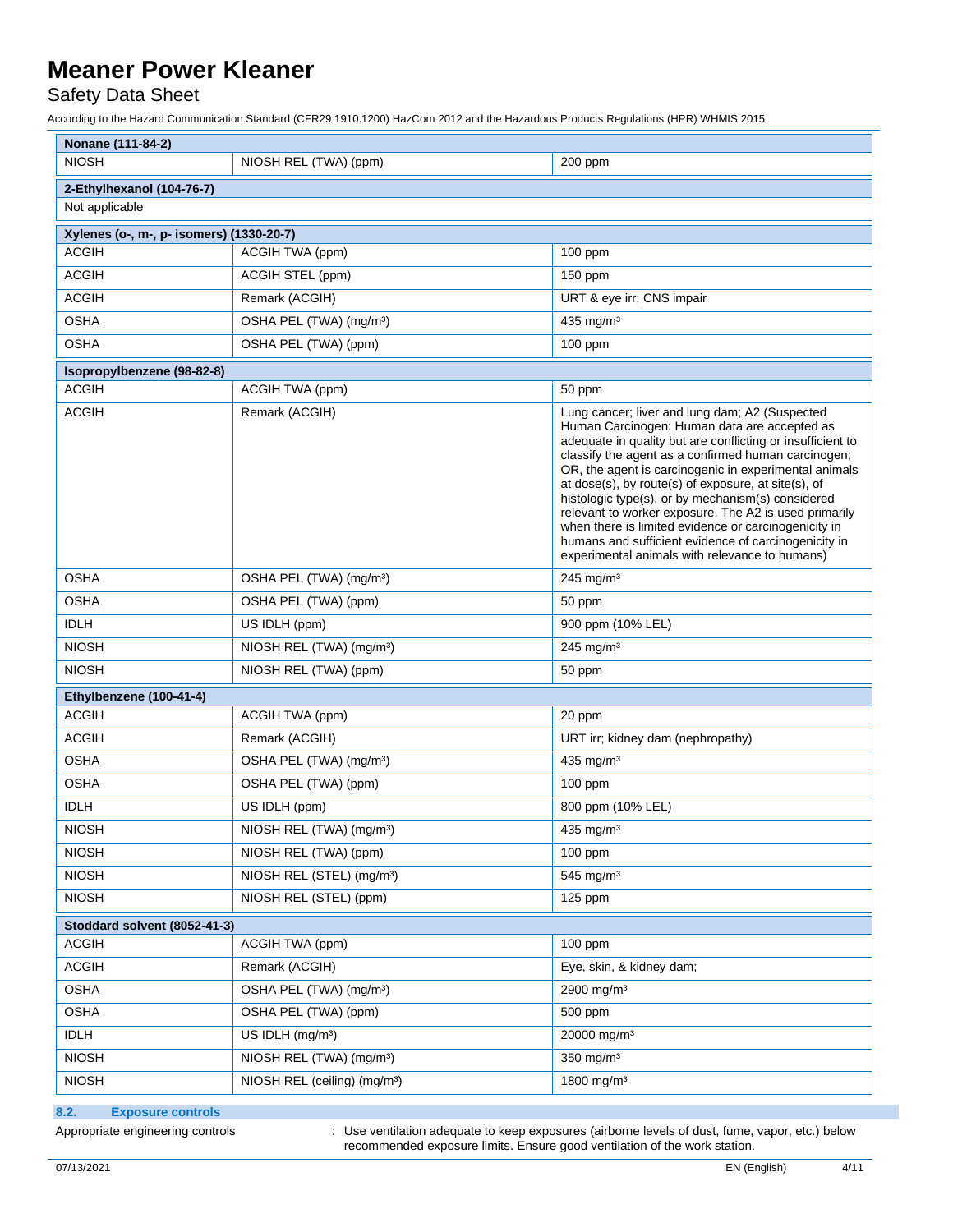### Safety Data Sheet

| Hand protection                 | : Wear suitable gloves resistant to chemical penetration.                                                                                                                                                                                        |
|---------------------------------|--------------------------------------------------------------------------------------------------------------------------------------------------------------------------------------------------------------------------------------------------|
| Eye protection                  | : Safety glasses or goggles are recommended when using product.                                                                                                                                                                                  |
| Skin and body protection        | : Wear suitable protective clothing.                                                                                                                                                                                                             |
| Respiratory protection          | : In case of insufficient ventilation, wear suitable respiratory equipment. Respirator selection<br>must be based on known or anticipated exposure levels, the hazards of the product and the<br>safe working limits of the selected respirator. |
| Environmental exposure controls | : Avoid release to the environment.                                                                                                                                                                                                              |
| Other information               | : Handle in accordance with good industrial hygiene and safety procedures. Do not eat, drink or<br>smoke when using this product.                                                                                                                |

| <b>SECTION 9: Physical and chemical properties</b>            |                                                |
|---------------------------------------------------------------|------------------------------------------------|
| Information on basic physical and chemical properties<br>9.1. |                                                |
| Physical state                                                | : Liquid                                       |
| Appearance                                                    | : No data available                            |
| Colour                                                        | Dark amber                                     |
| Odour                                                         | <b>Distinctive</b>                             |
| Odour threshold                                               | : No data available                            |
| pH                                                            | : No data available                            |
| Melting point                                                 | : No data available                            |
| Freezing point                                                | : No data available                            |
| Boiling point                                                 | : 164 °C (327 °F)                              |
| Flash point                                                   | $: \geq 61.1$ °C ( $\geq 142$ °F) [Closed cup] |
| Relative evaporation rate (butylacetate=1)                    | : No data available                            |
| Flammability (solid, gas)                                     | : Combustible liquid                           |
| Vapour pressure                                               | $: < 0.1$ mm Hg                                |
| Relative vapour density at 20 °C                              | : $> 1$ (air = 1)                              |
| Relative density                                              | $: < 0.9$ (water = 1)                          |
| Solubility                                                    | : Insoluble                                    |
| Partition coefficient n-octanol/water                         | : No data available                            |
| Auto-ignition temperature                                     | : No data available                            |
| Decomposition temperature                                     | : No data available                            |
| Viscosity, kinematic                                          | : 4.096 cSt @ 40 °C (104 °F)                   |
| Viscosity, dynamic                                            | : No data available                            |
| <b>Explosive limits</b>                                       | : No data available                            |
| : No data available<br><b>Explosive properties</b>            |                                                |
| Oxidising properties                                          | : No data available                            |
| <b>Other information</b><br>9.2.                              |                                                |
| No additional information available                           |                                                |

|                   | <b>SECTION 10: Stability and reactivity</b>                                         |
|-------------------|-------------------------------------------------------------------------------------|
| 10.1.             | <b>Reactivity</b>                                                                   |
|                   | No dangerous reactions known under normal conditions of use.                        |
| 10.2.             | <b>Chemical stability</b>                                                           |
|                   | Stable under normal conditions. May form flammable/explosive vapour-air mixture.    |
| 10.3.             | <b>Possibility of hazardous reactions</b>                                           |
|                   | No dangerous reactions known under normal conditions of use.                        |
| 10.4.             | <b>Conditions to avoid</b>                                                          |
|                   | Sources of ignition. Heat. Incompatible materials.                                  |
| 10.5.             | <b>Incompatible materials</b>                                                       |
| Strong oxidizers. |                                                                                     |
| 10.6.             | <b>Hazardous decomposition products</b>                                             |
|                   | May include, and are not limited to: oxides of carbon. May release flammable gases. |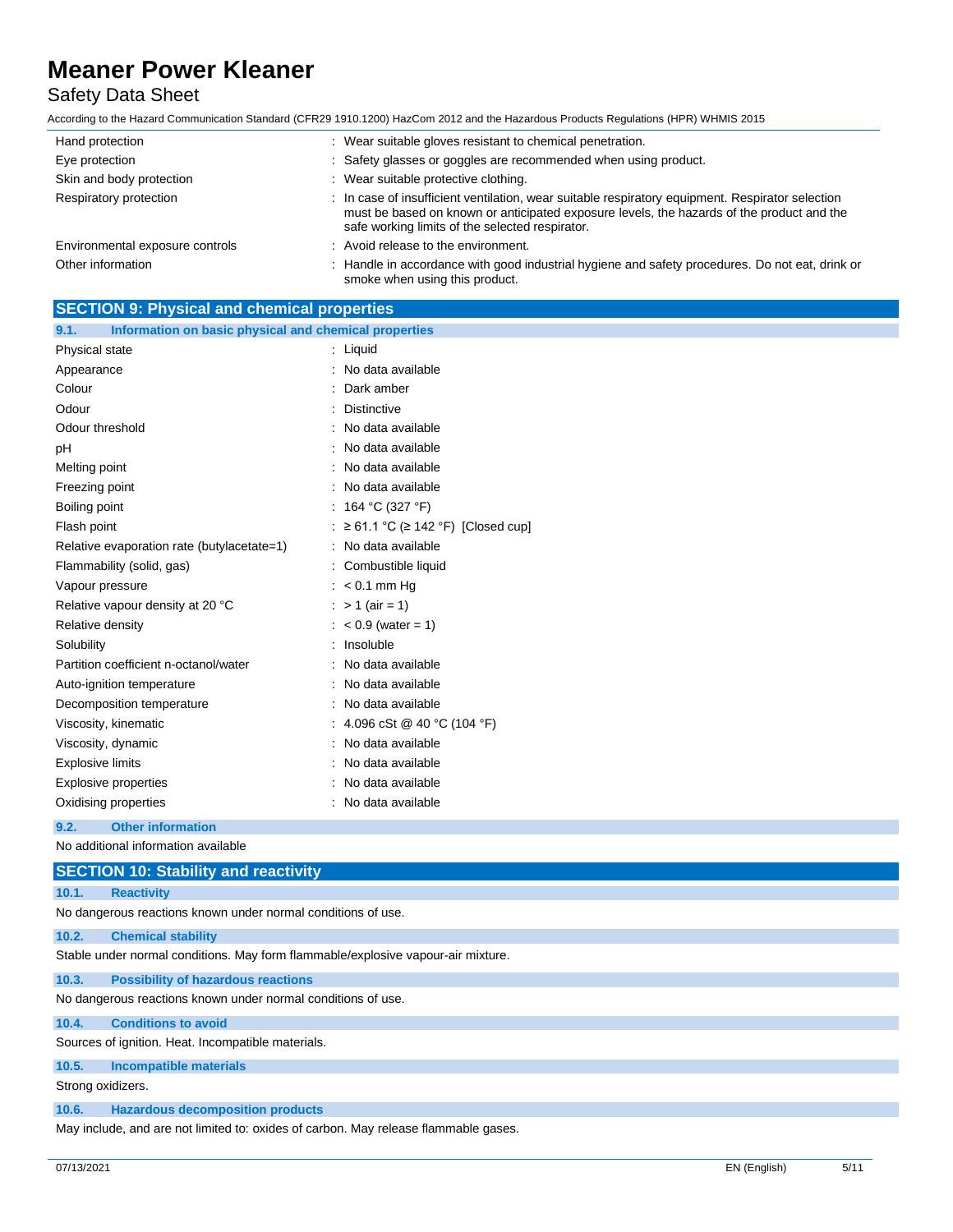Safety Data Sheet

| <b>SECTION 11: Toxicological information</b>                             |                                                            |
|--------------------------------------------------------------------------|------------------------------------------------------------|
| Information on toxicological effects<br>11.1.                            |                                                            |
| Acute toxicity (oral)                                                    | Not classified.                                            |
| Acute toxicity (dermal)                                                  | Not classified.                                            |
| Acute toxicity (inhalation)                                              | Not classified.                                            |
| Distillates, petroleum, hydrotreated light naphthenic (64742-53-6)       |                                                            |
| LD50 oral rat                                                            | > 5000 mg/kg                                               |
| LD50 dermal rabbit                                                       | > 2000 mg/kg                                               |
| LC50 inhalation rat                                                      | 2180 mg/m <sup>3</sup> (Exposure time: 4 h)                |
| Solvent naphtha, petroleum, heavy aromatic (64742-94-5)                  |                                                            |
| LD50 oral rat                                                            | > 5000 mg/kg                                               |
| LD50 dermal rabbit                                                       | $> 2$ ml/kg                                                |
| LC50 inhalation rat                                                      | > 590 mg/m <sup>3</sup> (Exposure time: 4 h)               |
| Petroleum distillates, hydrotreated light (64742-47-8)                   |                                                            |
| LD50 oral rat                                                            | > 5000 mg/kg                                               |
| LD50 dermal rabbit                                                       | > 2000 mg/kg                                               |
| LC50 inhalation rat                                                      | $> 5.2$ mg/l/4h                                            |
|                                                                          |                                                            |
| Solvent naphtha, petroleum, light aromatic (64742-95-6)<br>LD50 oral rat |                                                            |
| LD50 dermal rabbit                                                       | 8400 mg/kg<br>> 2000 mg/kg                                 |
| LC50 inhalation rat                                                      | 3400 ppm/4h                                                |
|                                                                          |                                                            |
| Benzene, 1,2,4-trimethyl- (95-63-6)<br>LD50 oral rat                     |                                                            |
| LD50 dermal rabbit                                                       | 3280 mg/kg<br>> 3160 mg/kg                                 |
| LC50 inhalation rat                                                      | 18 g/m <sup>3</sup> (Exposure time: 4 h)                   |
|                                                                          |                                                            |
| Naphthalene (91-20-3)                                                    |                                                            |
| LD50 oral rat                                                            | 1110 mg/kg                                                 |
| LD50 dermal rabbit<br>LC50 inhalation rat                                | 1120 mg/kg<br>> 340 mg/m <sup>3</sup> (Exposure time: 1 h) |
|                                                                          |                                                            |
| Nonane (111-84-2)                                                        |                                                            |
| LC50 inhalation rat                                                      | 3200 ppm/4h                                                |
| 2-Ethylhexanol (104-76-7)                                                |                                                            |
| LD50 oral rat                                                            | 3730 mg/kg                                                 |
| LD50 dermal rabbit                                                       | 1980 mg/kg                                                 |
| LC50 inhalation rat                                                      | > 227 ppm (Exposure time: 6 h)                             |
| Xylenes (o-, m-, p- isomers) (1330-20-7)                                 |                                                            |
| LD50 oral rat                                                            | 3500 mg/kg                                                 |
| LD50 dermal rabbit                                                       | > 4350 mg/kg                                               |
| LD50 dermal                                                              | 1700 mg/kg                                                 |
| LC50 inhalation rat                                                      | 29.08 mg/l/4h                                              |
| LC50 inhalation rat (Vapours - mg/l/4h)                                  | 27.57 mg/l/4h                                              |
| Isopropylbenzene (98-82-8)                                               |                                                            |
| LD50 oral rat                                                            | 1400 mg/kg                                                 |
| LD50 dermal rabbit                                                       | 12300 µl/kg                                                |
| LC50 inhalation rat                                                      | > 3577 ppm (Exposure time: 6 h)                            |
| Ethylbenzene (100-41-4)                                                  |                                                            |
| LD50 oral rat                                                            | 3500 mg/kg                                                 |
| LD50 dermal rabbit                                                       | 15400 mg/kg                                                |
| LC50 inhalation rat                                                      | 17.4 mg/l/4h                                               |
| Skin corrosion/irritation                                                | Causes skin irritation.                                    |
| Serious eye damage/irritation                                            | Not classified.                                            |
| Respiratory or skin sensitisation                                        | : Not classified.                                          |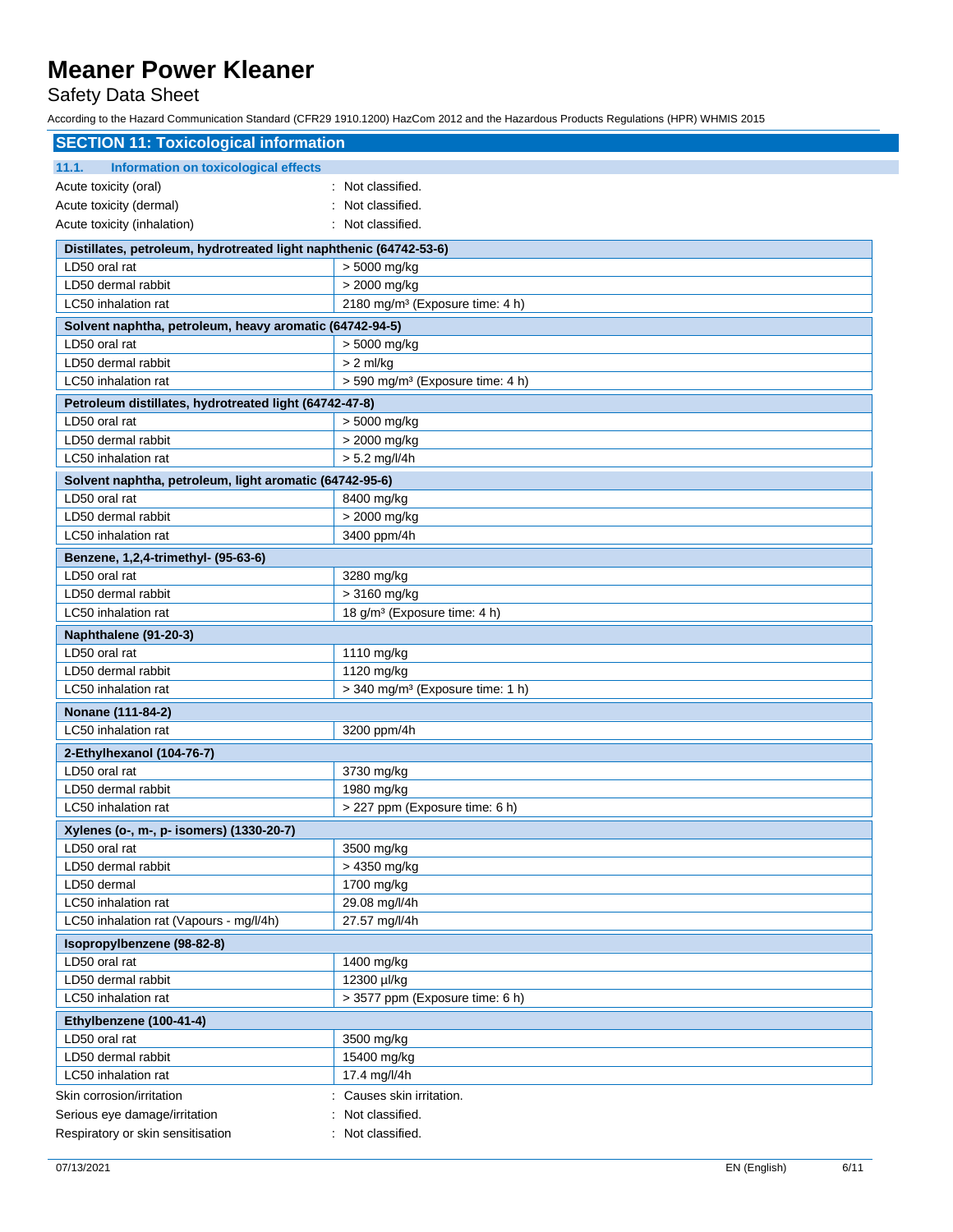Safety Data Sheet

| Germ cell mutagenicity                                  | Not classified.                                                                                                                                                               |
|---------------------------------------------------------|-------------------------------------------------------------------------------------------------------------------------------------------------------------------------------|
| Carcinogenicity                                         | Suspected of causing cancer.                                                                                                                                                  |
| Naphthalene (91-20-3)                                   |                                                                                                                                                                               |
| IARC group                                              | 2B - Possibly carcinogenic to humans                                                                                                                                          |
| National Toxicology Program (NTP) Status                | 1 - Evidence of Carcinogenicity, 3 - Reasonably anticipated to be Human Carcinogen                                                                                            |
| In OSHA Hazard Communication Carcinogen<br>list         | Yes                                                                                                                                                                           |
| Xylenes (o-, m-, p- isomers) (1330-20-7)                |                                                                                                                                                                               |
| IARC group                                              | 3 - Not classifiable                                                                                                                                                          |
| Isopropylbenzene (98-82-8)                              |                                                                                                                                                                               |
| IARC group                                              | 2B - Possibly carcinogenic to humans                                                                                                                                          |
| National Toxicology Program (NTP) Status                | 1 - Evidence of Carcinogenicity, 3 - Reasonably anticipated to be Human Carcinogen                                                                                            |
| In OSHA Hazard Communication Carcinogen<br>list         | Yes                                                                                                                                                                           |
| Ethylbenzene (100-41-4)                                 |                                                                                                                                                                               |
| IARC group                                              | 2B - Possibly carcinogenic to humans                                                                                                                                          |
| National Toxicology Program (NTP) Status                | 1 - Evidence of Carcinogenicity                                                                                                                                               |
| In OSHA Hazard Communication Carcinogen<br>list         | Yes                                                                                                                                                                           |
| Reproductive toxicity                                   | Suspected of damaging fertility or the unborn child.                                                                                                                          |
| STOT-single exposure                                    | : Not classified.                                                                                                                                                             |
| Solvent naphtha, petroleum, light aromatic (64742-95-6) |                                                                                                                                                                               |
| STOT-single exposure                                    | May cause drowsiness or dizziness.                                                                                                                                            |
| Xylenes (o-, m-, p- isomers) (1330-20-7)                |                                                                                                                                                                               |
| STOT-single exposure                                    | May cause drowsiness or dizziness.                                                                                                                                            |
| STOT-repeated exposure                                  | Not classified.                                                                                                                                                               |
| Aspiration hazard                                       | May be fatal if swallowed and enters airways.                                                                                                                                 |
| <b>Meaner Power Kleaner</b>                             |                                                                                                                                                                               |
| Viscosity, kinematic (calculated value)                 | < 20.5 mm <sup>2</sup> /s @ 40 °C (104 °F)                                                                                                                                    |
| Symptoms/effects after inhalation                       | May cause irritation to the respiratory tract.                                                                                                                                |
| Symptoms/effects after skin contact                     | Causes skin irritation. Symptoms may include redness, drying, defatting and cracking of the<br>skin.                                                                          |
| Symptoms/effects after eye contact                      | May cause eye irritation. Symptoms may include discomfort or pain, excess blinking and tear<br>production, with possible redness and swelling.                                |
| Symptoms/effects after ingestion                        | May be fatal if swallowed and enters airways. This product may be aspirated into the lungs and<br>cause chemical pneumonitis. May cause stomach distress, nausea or vomiting. |
| <b>SECTION 12: Ecological information</b>               |                                                                                                                                                                               |
| 12.1.<br>Toxicity                                       |                                                                                                                                                                               |

| Ecology - general                                                  | : May cause long-term adverse effects in the aquatic environment.           |  |
|--------------------------------------------------------------------|-----------------------------------------------------------------------------|--|
| Distillates, petroleum, hydrotreated light naphthenic (64742-53-6) |                                                                             |  |
| LC50 fish 1                                                        | > 5000 mg/l (Exposure time: 96 h - Species: Oncorhynchus mykiss)            |  |
| EC50 Daphnia 1                                                     | > 1000 mg/l (Exposure time: 48 h - Species: Daphnia magna)                  |  |
| Solvent naphtha, petroleum, heavy aromatic (64742-94-5)            |                                                                             |  |
| LC50 fish 1                                                        | 19 mg/l (Exposure time: 96 h - Species: Pimephales promelas [static])       |  |
| EC50 Daphnia 1                                                     | 0.95 mg/l (Exposure time: 48 h - Species: Daphnia magna)                    |  |
| LC50 fish 2                                                        | 2.34 mg/l (Exposure time: 96 h - Species: Oncorhynchus mykiss)              |  |
| Petroleum distillates, hydrotreated light (64742-47-8)             |                                                                             |  |
| LC50 fish 1                                                        | 45 mg/l (Exposure time: 96 h - Species: Pimephales promelas [flow-through]) |  |
| LC50 fish 2                                                        | 2.2 mg/l (Exposure time: 96 h - Species: Lepomis macrochirus [static])      |  |
| Solvent naphtha, petroleum, light aromatic (64742-95-6)            |                                                                             |  |
| LC50 fish 1                                                        | 9.22 mg/l (Exposure time: 96 h - Species: Oncorhynchus mykiss)              |  |
|                                                                    |                                                                             |  |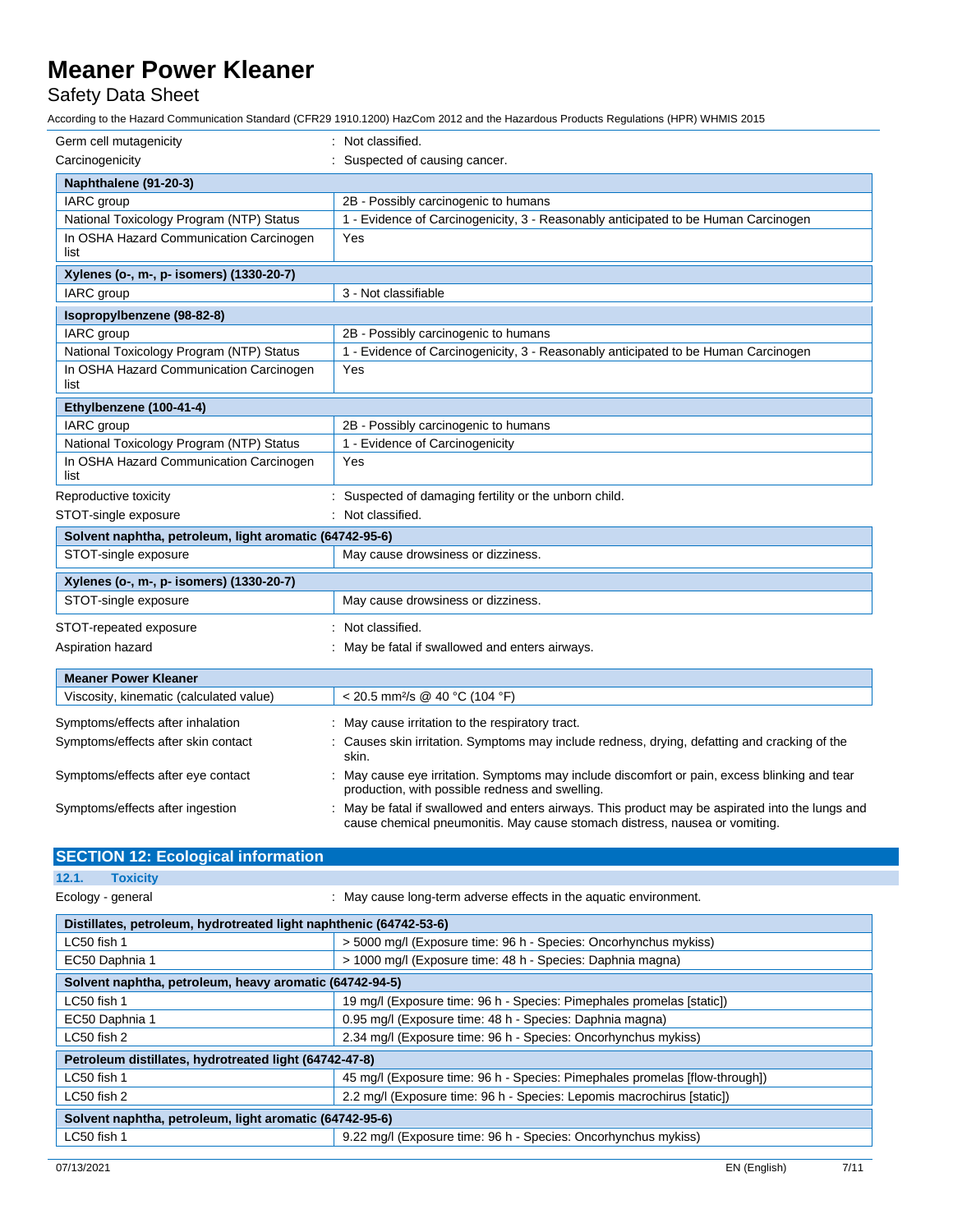Safety Data Sheet

| Solvent naphtha, petroleum, light aromatic (64742-95-6) |                                                                                      |
|---------------------------------------------------------|--------------------------------------------------------------------------------------|
| EC50 Daphnia 1                                          | 6.14 mg/l (Exposure time: 48 h - Species: Daphnia magna)                             |
| Benzene, 1,2,4-trimethyl- (95-63-6)                     |                                                                                      |
| LC50 fish 1                                             | 7.19 - 8.28 mg/l (Exposure time: 96 h - Species: Pimephales promelas [flow-through]) |
| EC50 Daphnia 1                                          | 6.14 mg/l (Exposure time: 48 h - Species: Daphnia magna)                             |
| Naphthalene (91-20-3)                                   |                                                                                      |
| LC50 fish 1                                             | 5.74 - 6.44 mg/l (Exposure time: 96 h - Species: Pimephales promelas [flow-through]) |
| EC50 Daphnia 1                                          | 2.16 mg/l (Exposure time: 48 h - Species: Daphnia magna)                             |
| LC50 fish 2                                             | 1.6 mg/l (Exposure time: 96 h - Species: Oncorhynchus mykiss [flow-through])         |
| EC50 Daphnia 2                                          | 1.96 mg/l (Exposure time: 48 h - Species: Daphnia magna [Flow through])              |
| 2-Ethylhexanol (104-76-7)                               |                                                                                      |
| LC50 fish 1                                             | 32 - 37 mg/l (Exposure time: 96 h - Species: Oncorhynchus mykiss [static])           |
| EC50 Daphnia 1                                          | 39 mg/l (Exposure time: 48 h - Species: Daphnia magna)                               |
| LC50 fish 2                                             | > 7.5 mg/l (Exposure time: 96 h - Species: Oncorhynchus mykiss)                      |
| Xylenes (o-, m-, p- isomers) (1330-20-7)                |                                                                                      |
| LC50 fish 1                                             | 13.4 mg/l (Exposure time: 96 h - Species: Pimephales promelas [flow-through])        |
| EC50 Daphnia 1                                          | 3.82 mg/l (Exposure time: 48 h - Species: water flea)                                |
| LC50 fish 2                                             | 2.661 - 4.093 mg/l (Exposure time: 96 h - Species: Oncorhynchus mykiss [static])     |
| EC50 Daphnia 2                                          | 0.6 mg/l (Exposure time: 48 h - Species: Gammarus lacustris)                         |
| Isopropylbenzene (98-82-8)                              |                                                                                      |
| LC50 fish 1                                             | 6.04 - 6.61 mg/l (Exposure time: 96 h - Species: Pimephales promelas [flow-through]) |
| EC50 Daphnia 1                                          | 0.6 mg/l (Exposure time: 48 h - Species: Daphnia magna)                              |
| LC50 fish 2                                             | 4.8 mg/l (Exposure time: 96 h - Species: Oncorhynchus mykiss [flow-through])         |
| EC50 Daphnia 2                                          | 7.9 - 14.1 mg/l (Exposure time: 48 h - Species: Daphnia magna [Static])              |
| Ethylbenzene (100-41-4)                                 |                                                                                      |
| LC50 fish 1                                             | 11.0 - 18.0 mg/l (Exposure time: 96 h - Species: Oncorhynchus mykiss [static])       |
| EC50 Daphnia 1                                          | 1.8 - 2.4 mg/l (Exposure time: 48 h - Species: Daphnia magna)                        |
| LC50 fish 2                                             | 4.2 mg/l (Exposure time: 96 h - Species: Oncorhynchus mykiss [semi-static])          |
| NOEC chronic crustacea                                  | 0.956 mg/l                                                                           |
| 12.2.<br><b>Persistence and degradability</b>           |                                                                                      |
| <b>Meaner Power Kleaner</b>                             |                                                                                      |
| Persistence and degradability                           | Not established.                                                                     |
| 12.3.                                                   |                                                                                      |
| <b>Bioaccumulative potential</b>                        |                                                                                      |

| <b>Meaner Power Kleaner</b>                             |                  |  |
|---------------------------------------------------------|------------------|--|
| Bioaccumulative potential                               | Not established. |  |
| Solvent naphtha, petroleum, heavy aromatic (64742-94-5) |                  |  |
| BCF fish 1                                              | $61 - 159$       |  |
| Partition coefficient n-octanol/water                   | $2.9 - 6.1$      |  |
| Petroleum distillates, hydrotreated light (64742-47-8)  |                  |  |
| BCF fish 1                                              | $61 - 159$       |  |
| Benzene, 1,2,4-trimethyl- (95-63-6)                     |                  |  |
| Partition coefficient n-octanol/water                   | 3.63             |  |
| Naphthalene (91-20-3)                                   |                  |  |
| BCF fish 1                                              | $30 - 430$       |  |
| Partition coefficient n-octanol/water                   | 3.6              |  |
| 2-Ethylhexanol (104-76-7)                               |                  |  |
| Partition coefficient n-octanol/water                   | 3.1              |  |
| Xylenes (o-, m-, p- isomers) (1330-20-7)                |                  |  |
| BCF fish 1                                              | $0.6 - 15$       |  |
| Partition coefficient n-octanol/water                   | $2.77 - 3.15$    |  |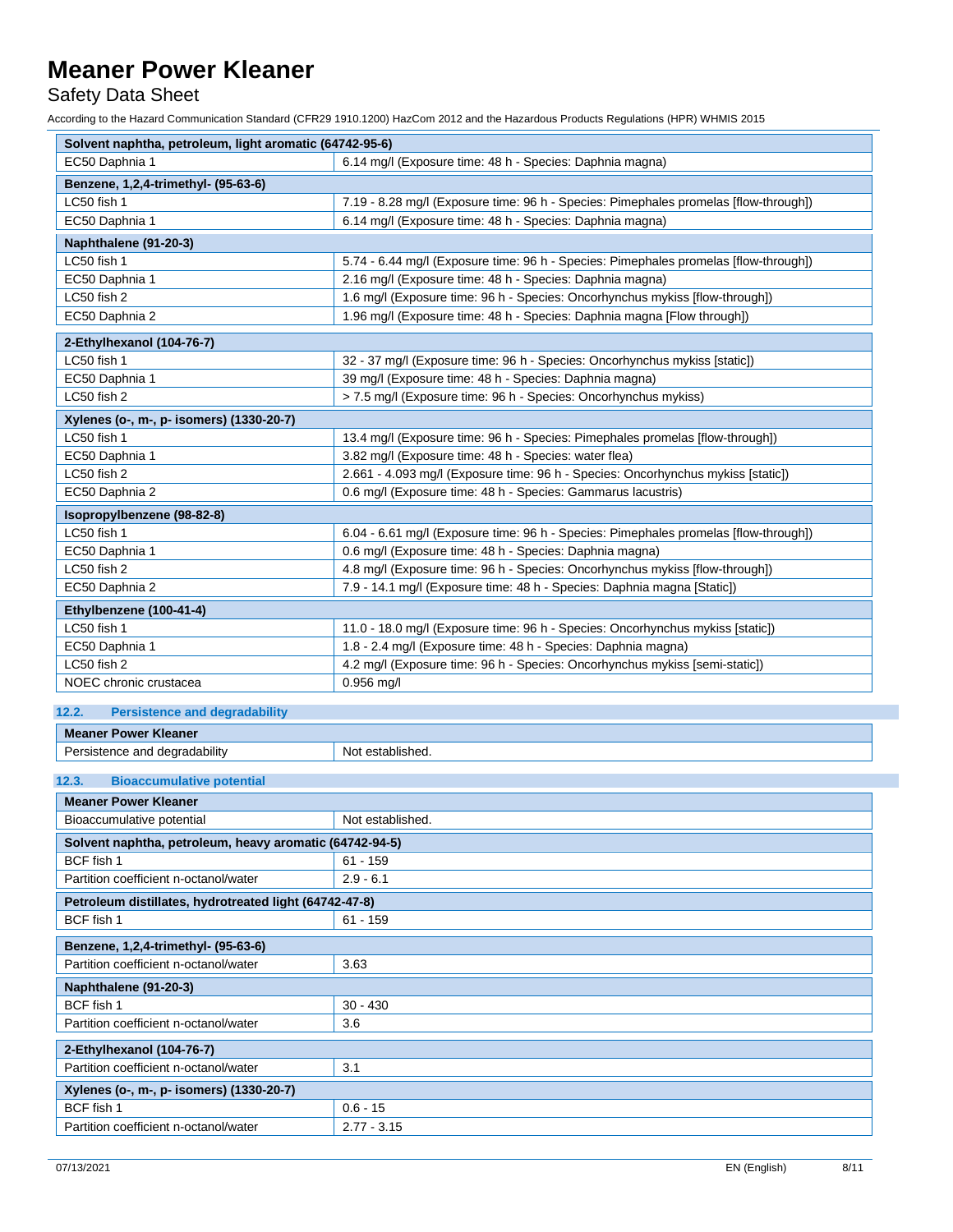Safety Data Sheet

According to the Hazard Communication Standard (CFR29 1910.1200) HazCom 2012 and the Hazardous Products Regulations (HPR) WHMIS 2015

| Isopropylbenzene (98-82-8)                     |                                                                             |
|------------------------------------------------|-----------------------------------------------------------------------------|
| BCF fish 1                                     | 35.5                                                                        |
| Partition coefficient n-octanol/water          | 3.7                                                                         |
| Ethylbenzene (100-41-4)                        |                                                                             |
| BCF fish 1                                     | 15                                                                          |
| Partition coefficient n-octanol/water          | 3.2                                                                         |
| 12.4.<br><b>Mobility in soil</b>               |                                                                             |
| No additional information available            |                                                                             |
| <b>Other adverse effects</b><br>12.5.          |                                                                             |
| Effect on the global warming                   | : No known effects from this product.                                       |
| Other information                              | : No other effects known.                                                   |
| <b>SECTION 13: Disposal considerations</b>     |                                                                             |
| <b>Waste treatment methods</b><br>13.1.        |                                                                             |
| Product/Packaging disposal recommendations     | : Dispose in a safe manner in accordance with local/national regulations.   |
| Additional information                         | : Handle empty containers with care because residual vapours are flammable. |
|                                                |                                                                             |
| <b>SECTION 14: Transport information</b>       |                                                                             |
| <b>Department of Transportation (DOT)</b>      |                                                                             |
| In accordance with DOT                         |                                                                             |
| UN-No.(DOT)                                    | : UN1268                                                                    |
| Proper Shipping Name (DOT)                     | Petroleum distillates, n.o.s.                                               |
| Class (DOT)                                    | : Combustible liquid                                                        |
| Packing group (DOT)                            | $\pm$ 111                                                                   |
| <b>Transportation of Dangerous Goods (TDG)</b> |                                                                             |
| In accordance with TDG                         |                                                                             |
| Not regulated                                  |                                                                             |

#### **Transport by sea**

This product is currently not packaged to comply with IMDG regulations. It is not intended to be shipped by sea.

#### **Transport by air**

This product is currently not packaged to comply with IATA regulations. It is not intended to be shipped by air.

#### **SECTION 15: Regulatory information**

#### **15.1. US Federal regulations**

All components of this product are listed, or excluded from listing, on the United States Environmental Protection Agency Toxic Substances Control Act (TSCA) inventory.

| Benzene, 1,2,4-trimethyl- (95-63-6)                                                                                 |                                                                                             |  |
|---------------------------------------------------------------------------------------------------------------------|---------------------------------------------------------------------------------------------|--|
| Subject to reporting requirements of United States SARA Section 313                                                 |                                                                                             |  |
| Naphthalene (91-20-3)                                                                                               |                                                                                             |  |
| Subject to reporting requirements of United States SARA Section 313<br>Listed on EPA Hazardous Air Pollutant (HAPS) |                                                                                             |  |
| <b>EPA TSCA Regulatory Flag</b>                                                                                     | T - T - indicates a substance that is the subject of a final TSCA section 4 test rule.      |  |
| <b>CERCLA RQ</b>                                                                                                    | 100 lb                                                                                      |  |
| Nonane (111-84-2)                                                                                                   |                                                                                             |  |
| EPA TSCA Regulatory Flag                                                                                            | T - T - indicates a substance that is the subject of a final TSCA section 4 test rule.      |  |
| 2-Ethylhexanol (104-76-7)                                                                                           |                                                                                             |  |
| <b>EPA TSCA Regulatory Flag</b>                                                                                     | TP - TP - indicates a substance that is the subject of a proposed TSCA section 4 test rule. |  |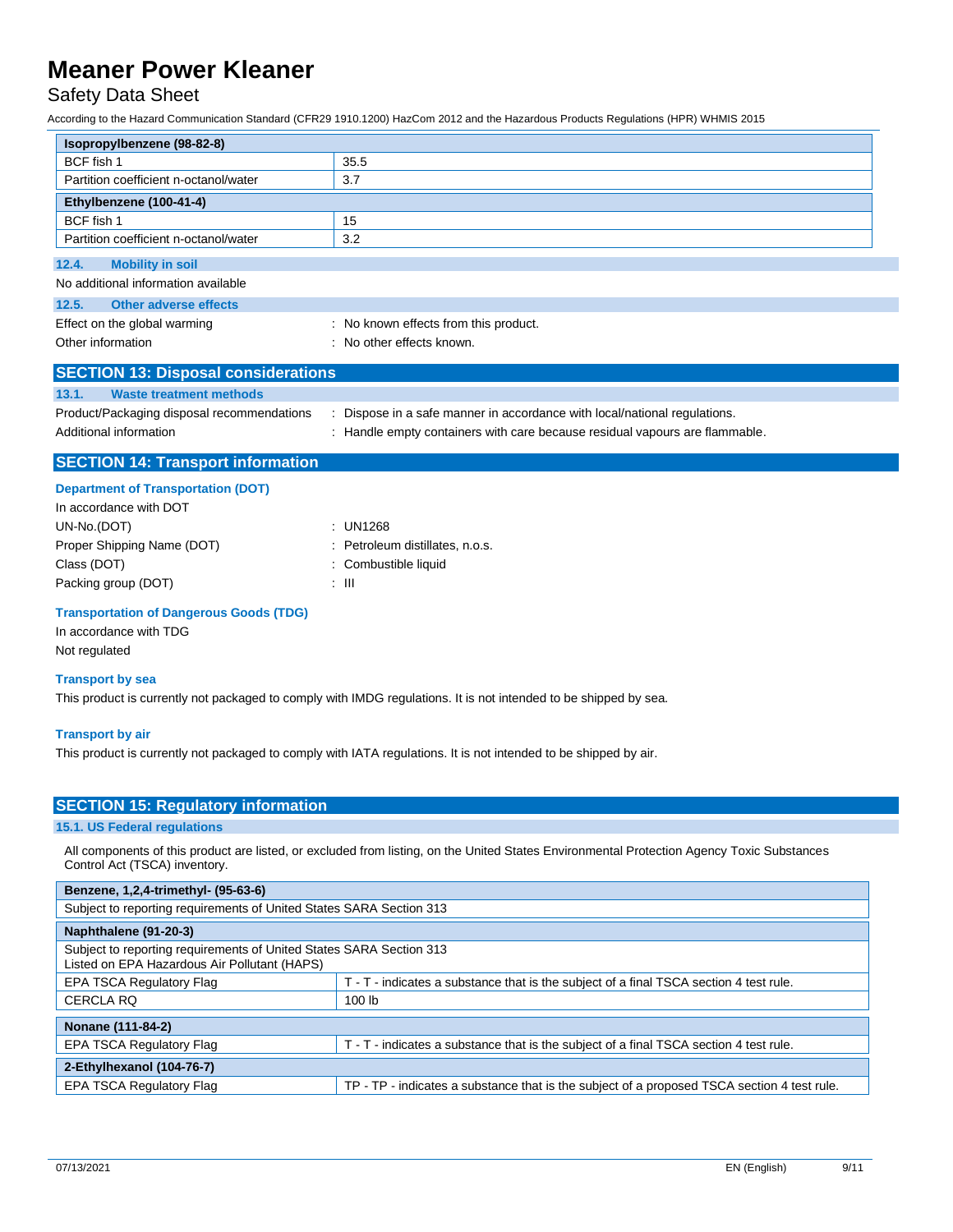#### Safety Data Sheet

According to the Hazard Communication Standard (CFR29 1910.1200) HazCom 2012 and the Hazardous Products Regulations (HPR) WHMIS 2015

| Xylenes (o-, m-, p- isomers) (1330-20-7)                                                                            |                                                                                        |  |
|---------------------------------------------------------------------------------------------------------------------|----------------------------------------------------------------------------------------|--|
| Subject to reporting requirements of United States SARA Section 313<br>Listed on EPA Hazardous Air Pollutant (HAPS) |                                                                                        |  |
| <b>CERCLA RQ</b>                                                                                                    | 100 lb                                                                                 |  |
| Isopropylbenzene (98-82-8)                                                                                          |                                                                                        |  |
| Subject to reporting requirements of United States SARA Section 313<br>Listed on EPA Hazardous Air Pollutant (HAPS) |                                                                                        |  |
| <b>CERCLA RQ</b>                                                                                                    | 5000 lb                                                                                |  |
| Ethylbenzene (100-41-4)                                                                                             |                                                                                        |  |
| Subject to reporting requirements of United States SARA Section 313<br>Listed on EPA Hazardous Air Pollutant (HAPS) |                                                                                        |  |
| <b>EPA TSCA Regulatory Flag</b>                                                                                     | T - T - indicates a substance that is the subject of a final TSCA section 4 test rule. |  |
| <b>CERCLA RQ</b>                                                                                                    | 1000 lb                                                                                |  |

All components of this product are listed, or excluded from listing, on the Canadian DSL (Domestic Substances List) and NDSL (Non-Domestic Substances List) inventories.

#### **15.2. International regulations**

No additional information available

**15.3. US State regulations**

WARNING: This product can expose you to Naphthalene, which is known to the State of California to cause cancer. For more information go to www.P65Warnings.ca.gov.

| <b>Component</b>                                                     | <b>State or local regulations</b>                                                                                                                                                                                                  |
|----------------------------------------------------------------------|------------------------------------------------------------------------------------------------------------------------------------------------------------------------------------------------------------------------------------|
| Benzene, 1,2,4-trimethyl-(95-63-6)                                   | U.S. - Massachusetts - Right To Know List; U.S. - New Jersey - Right to Know<br>Hazardous Substance List; U.S. - Pennsylvania - RTK (Right to Know) -<br>Environmental Hazard List; U.S. - Pennsylvania - RTK (Right to Know) List |
| Nonane(111-84-2)                                                     | U.S. - Massachusetts - Right To Know List; U.S. - New Jersey - Right to Know<br>Hazardous Substance List; U.S. - Pennsylvania - RTK (Right to Know) List                                                                           |
| Xylenes (o-, m-, p- isomers)(1330-20-7)                              | U.S. - Massachusetts - Right To Know List; U.S. - New Jersey - Right to Know<br>Hazardous Substance List; U.S. - Pennsylvania - RTK (Right to Know) -<br>Environmental Hazard List; U.S. - Pennsylvania - RTK (Right to Know) List |
| Naphthalene(91-20-3)                                                 | U.S. - Massachusetts - Right To Know List; U.S. - New Jersey - Right to Know<br>Hazardous Substance List; U.S. - Pennsylvania - RTK (Right to Know) -<br>Environmental Hazard List; U.S. - Pennsylvania - RTK (Right to Know) List |
| Ethylbenzene(100-41-4)                                               | U.S. - Massachusetts - Right To Know List; U.S. - New Jersey - Right to Know<br>Hazardous Substance List; U.S. - Pennsylvania - RTK (Right to Know) -<br>Environmental Hazard List; U.S. - Pennsylvania - RTK (Right to Know) List |
| 2-Ethylhexanol(104-76-7)                                             | U.S. - Massachusetts - Right To Know List; U.S. - Pennsylvania - RTK (Right to<br>Know) List                                                                                                                                       |
| Isopropylbenzene(98-82-8)                                            | U.S. - Massachusetts - Right To Know List; U.S. - New Jersey - Right to Know<br>Hazardous Substance List; U.S. - Pennsylvania - RTK (Right to Know) -<br>Environmental Hazard List; U.S. - Pennsylvania - RTK (Right to Know) List |
| Distillates, petroleum, hydrotreated light<br>naphthenic(64742-53-6) | U.S. - Massachusetts - Right To Know List                                                                                                                                                                                          |
| Stoddard solvent (8052-41-3)                                         | U.S. - Massachusetts - Right To Know List; U.S. - New Jersey - Right to Know<br>Hazardous Substance List; U.S. - Pennsylvania - RTK (Right to Know) List                                                                           |

#### **SECTION 16: Other information**

- Other information in the contract of the contract of the contract of the contract of the contract of the contract of the contract of the contract of the contract of the contract of the contract of the contract of the contr
- Revision date : 07/13/2021
	-
- Prepared by  $\qquad \qquad$ : Nexreg Compliance Inc. [www.Nexreg.com](http://www.nexreg.com/)